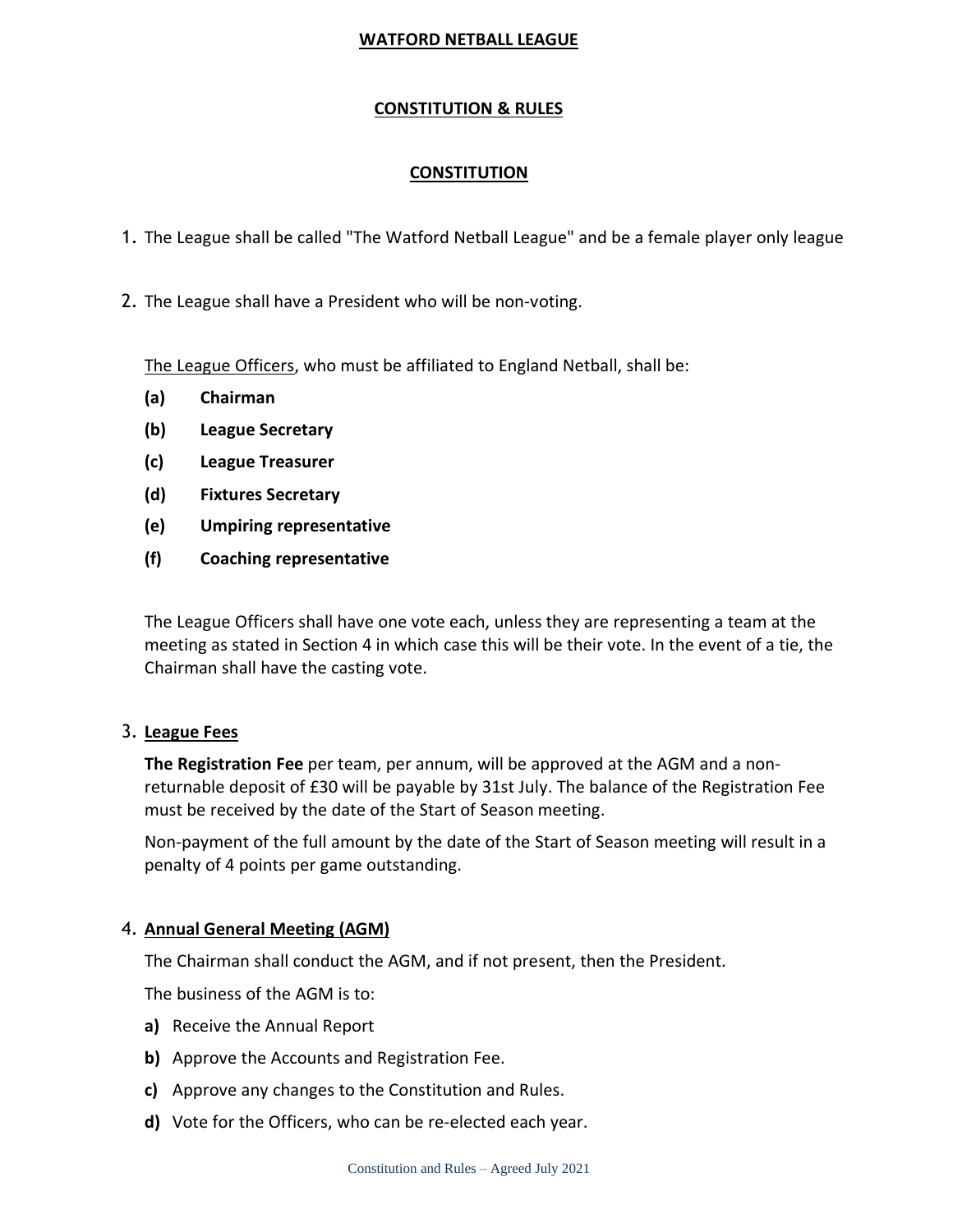The AGM shall be held within 3 months following the last match session of the season.

One (1) voting representative from EACH TEAM must be present at the AGM. Failure to do so will result in 4 points being deducted at the start of the next season.

## 5. **Extra-ordinary General Meeting (EGM)**

The Chairman shall conduct the EGM.

The Officers on behalf of the League shall convene an EGM either: -

a) at the request, in writing, of a minimum of three affiliated clubs. The request must be signed by an official of each club

or

b) by order of the League Officers.

Each request for an EGM must state the purpose for which a meeting is required, and shall set out, in full, any resolution being sought.

The EGM shall be held within 60 days of receipt of the request by the League Secretary, and 30 days' notice of the EGM and any resolution proposed shall be given to every team entitled to vote.

One (1) voting representative from **EACH TEAM** must be present at the EGM. Failure to do so will result in 4 points being deducted.

## 6. **Start of Season Meeting**

The Start of Season Meeting shall be held prior to the first proposed fixture.

One (1) representative from **EACH TEAM** must be present at the meeting. Failure to do so will result in 4 points being deducted.

The business of the Start of Season Meeting is:

- **(a)** Confirmation of Entry
- **(b)** Payment of balance of Registration Fee
- **(c)** Confirm the Club/Team Contact Sheet(s) has been completed online
- **(d)** Confirm the Team Signature Form has been completed online or will be completed on or before the first fixture
- **(e)** Confirm an email copy of the club roster from England Netball's Engage system has been sent to the league fixtures secretary (email address will be provided ahead of the start of season), or that it will be sent ahead of the first fixture. This enables the league, via the unique player ID number, to check each player is affiliated for the coming season and their registration type.
- **(f)** Confirm the Club is registered within in Engage (England Netball's membership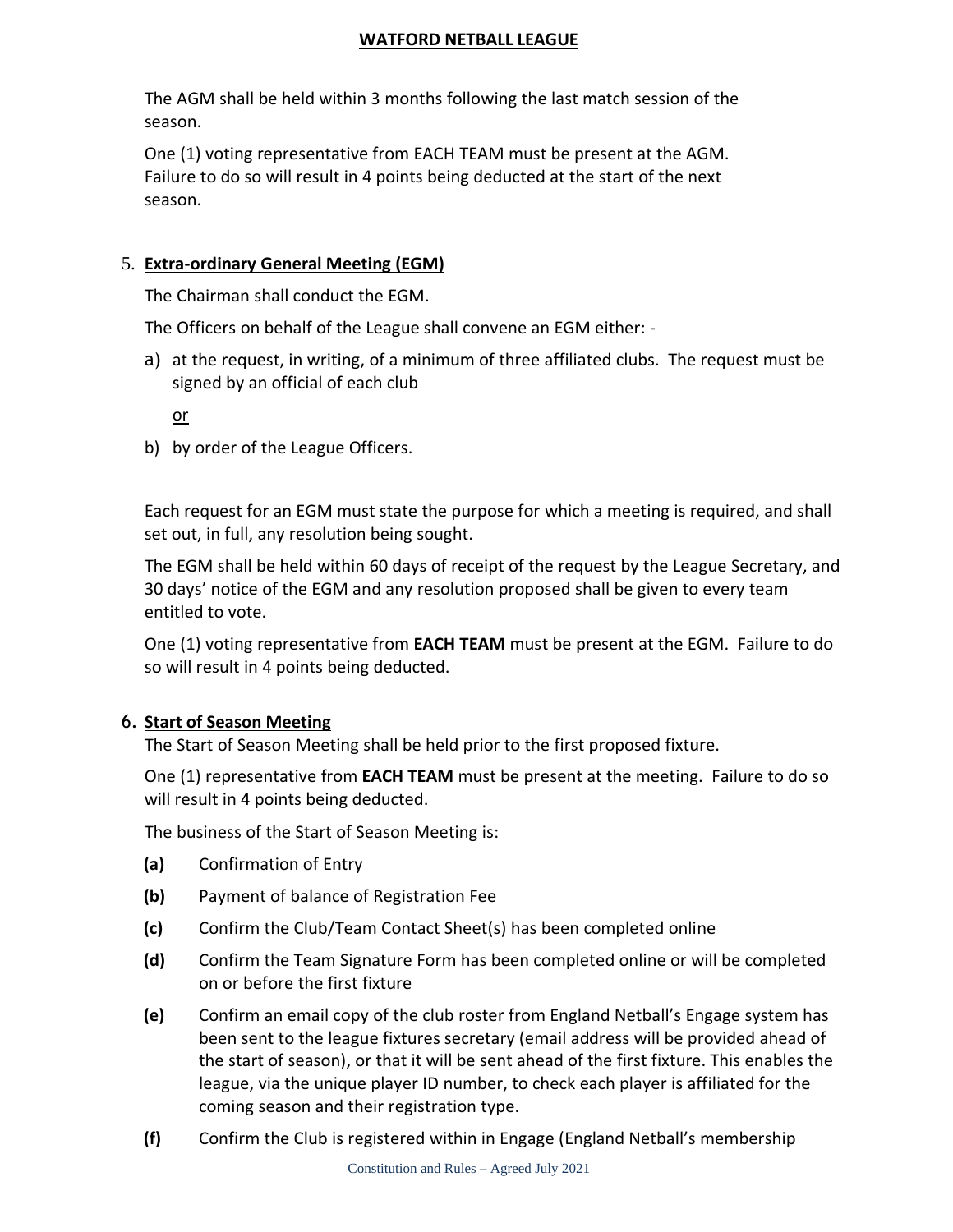system) to the Watford Netball League.

# 7. **Amendments to the Constitution and Rules**

Alterations to the Constitution can only be made at an AGM, and for Rules only at an AGM or EGM. Any suggested amendments must be sent to the League Secretary **IN WRITING AT LEAST SIX (6) WEEKS BEFORE THE MEETING**. A majority of 2/3 of those present will be necessary to pass any such amendments.

# **8. Netball Playing Rules**

Games will be played in adherence to the current rules and directives of All England Netball Association (England Netball) and the Hertfordshire County Netball Association (Hertfordshire Netball). All teams must abide by the Constitution and the Rules herein.

## **9. Discipline**

The Watford Netball League endorses the England Netball Code of conduct/Disciplinary Policy: www.englandnetball.co.uk/about-england-netball/Netball\_Code\_of\_conduct.

Extracts for reference of the Code of Conduct for players, officials and coaches are on the WNL website.

## 10. **Duty of Care**

The League accepts the principles and core values of the England Netball Duty of Care guidelines: www.englandnetball.co.uk/make-the-game/safeguarding

## 11. **Dissolution of the League**

In the event of the dissolution of the League, all monies shall go to the Hertfordshire County Netball Association.

## 12. **Equity Policy Statement**

This League is committed to ensuring equity is incorporated across all aspects of its development. In doing so it acknowledges and adopts the following Sport England definition of sports equity:

*Sports equity is about fairness in sport, equality of access, recognizing inequalities and taking steps to address them. It is about changing the culture and structure of sport to ensure it becomes equally accessible to everyone in society.*

The League respects the rights, dignity and worth of every person and will treat everyone equally within the context of their sport, regardless of age, ability, gender, race, ethnicity, religious belief, sexuality or social/economic status.

The League is committed to everyone having the right to enjoy their sport in an environment free from threat of intimidation, harassment and abuse.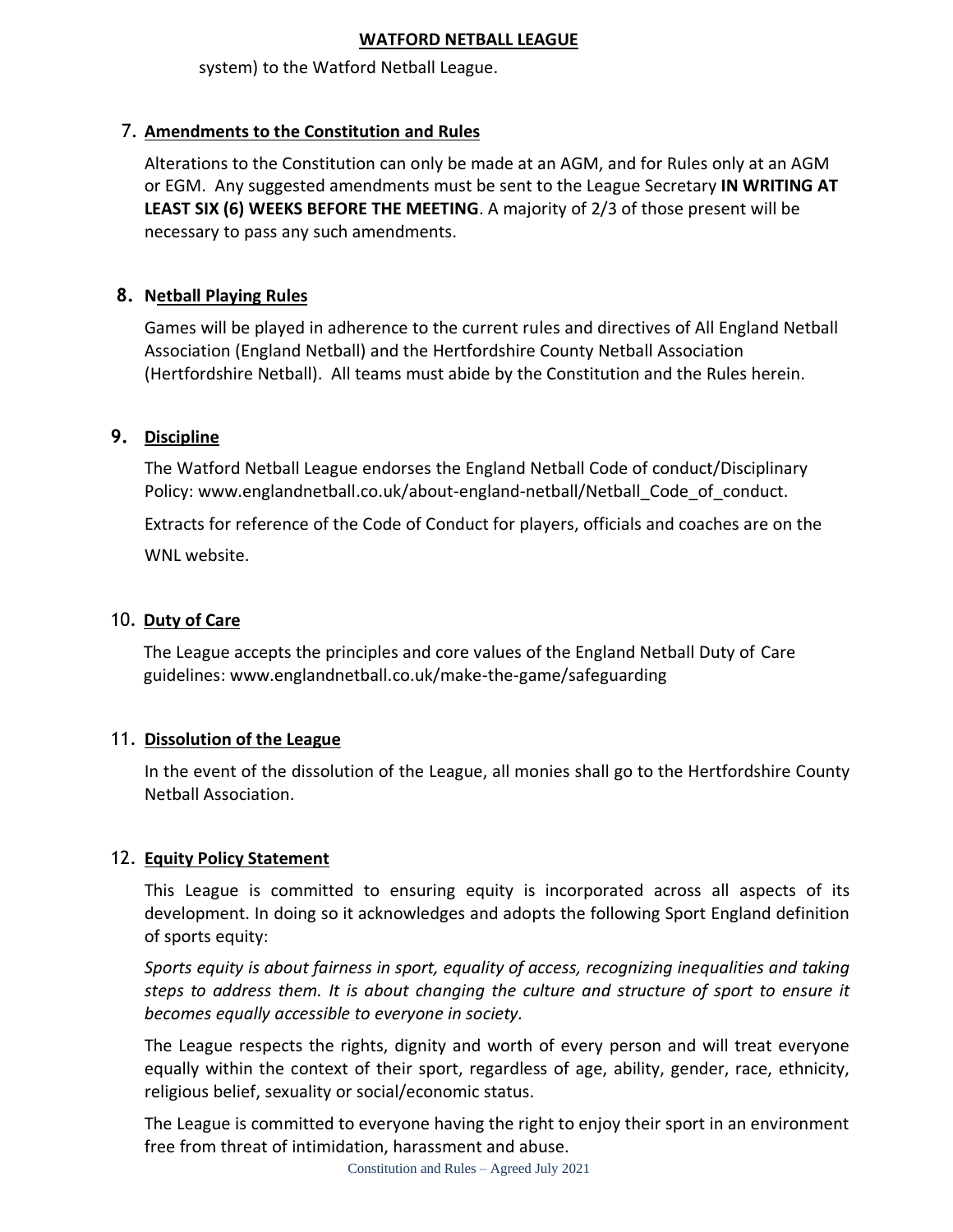All League members have a responsibility to oppose discriminatory behaviour and promote equality of opportunity. The League Officers will deal with any incidence of discriminatory behaviour.

#### **RULES**

## **1. Facilities for play**

Matches will take place at a central venue on hard courts booked by the League.

## **2. Application for next season**

League Registration forms must be submitted online with the appropriate non-returnable deposit by the date specified at the AGM. New teams wishing to enter the league must complete a registration form with the appropriate non-returnable deposit one week laterthan the date shown on the form.

## **3. Divisions**

The number of teams entering the league will dictate the number of teams in a division with the aim to have at least 8 teams in a division. The Officers will make every attempt to provide a full schedule for all teams and have the discretion to reject applications if the need arises.

## **4. Teams**

- (a) Clubs may enter 1 or more teams; on the condition no players play down into a team of lower standard. Teams infringing this rule will be penalised by two (2) points per player every time it occurs. A club with more than 1 team must specify 1st, 2<sup>nd</sup> and subsequent teams.
- (b) **Playing up.** Players may play up into the next higher standard team for up to 12 quarters only in the season. In their 13th quarter that player isthen deemed a member of the next higher team, whether it be a team within the WNL League or up into a Herts League team or other higher league and may no longer play down into the lower team. Infringement of this rule will be penalised by a two (2) point deduction per player on that game.
- (c) If the Club has more than two teams in the WNL this rule will apply to each team individually.
- (d) All teams must complete online its Team Signing on Form and supply via email its England Netball Roster to the Fixture Secretary prior the Start of Season Meeting, or on the first fixture of the season. Failure to do so will result in a four (4) point deduction per team for each fixture it is not submitted.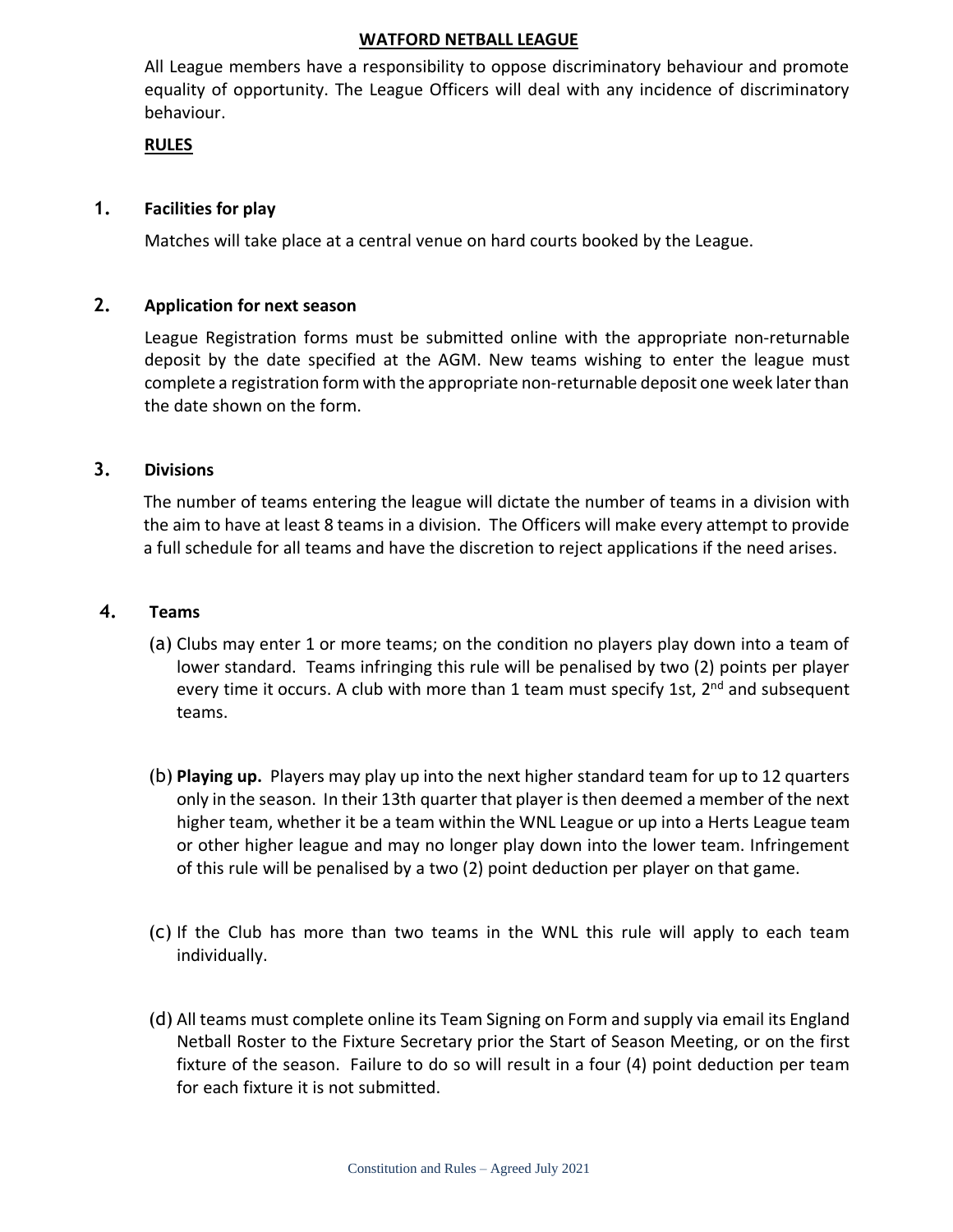- (e) All teams must **PRINT the full name of all players on** the back of the scorecard for each game and indicate when a player has `played up` and for how many quarters. If a player has played up and there is no information on how many quarters have been played, then the player will be deemed as having played 4 quarters. A penalty of two (2) points per player will be deducted if their name is not on the back of the scorecard. This will occur even if the team involved lost the game.
- (f) Any unaffiliated player (see 5 below) will be penalised four (4) points per player.

## 5. **Players**

Players must be registered to the Watford Netball League (see 4(d)) and have full England Netball registration as required by England Netball for club league competition

Players registered in the Herts League, or any other higher league, are not eligible to play in the League.

Players can only be registered to one Watford Netball league club, except in (b) below.

(a) Players will be 14 years of age or over, unless they are selected for a Satellite or County Academy in that season. There can be no more than three (3) Under 14 players per team and must be notified on the Team registration form. Once they attain 14 years, they are eligible to play providing they have full England Netball Club affiliation.

Player infringements -2 points per player on that game.

- (b) A player may change clubs within the League once only in any one season providing:
	- (i) They have agreement of both clubs.
	- (ii) They notify the League in writing two (2) clear days before playing for their new club.
	- (iii) They re-register with their new club.
	- (iv) Two (2) clear League matches elapse between club appearances.
	- (v) This may not happen for the last three (3) League fixtures of the season.
	- (vi) In the case of injury, illness or pregnancy, if a player has not played for 3 consecutive matches she may, on production of a medical certificate, play for a team of the same club in a lower division. Cancelled matches are not included in this calculation. The League Secretary must be notified in writing 7 days beforehand. This would also apply to Watford League clubs who have teams in the Herts League, or higher league.
	- (vii) If a Herts League player has not played in the Herts League for 4 consecutive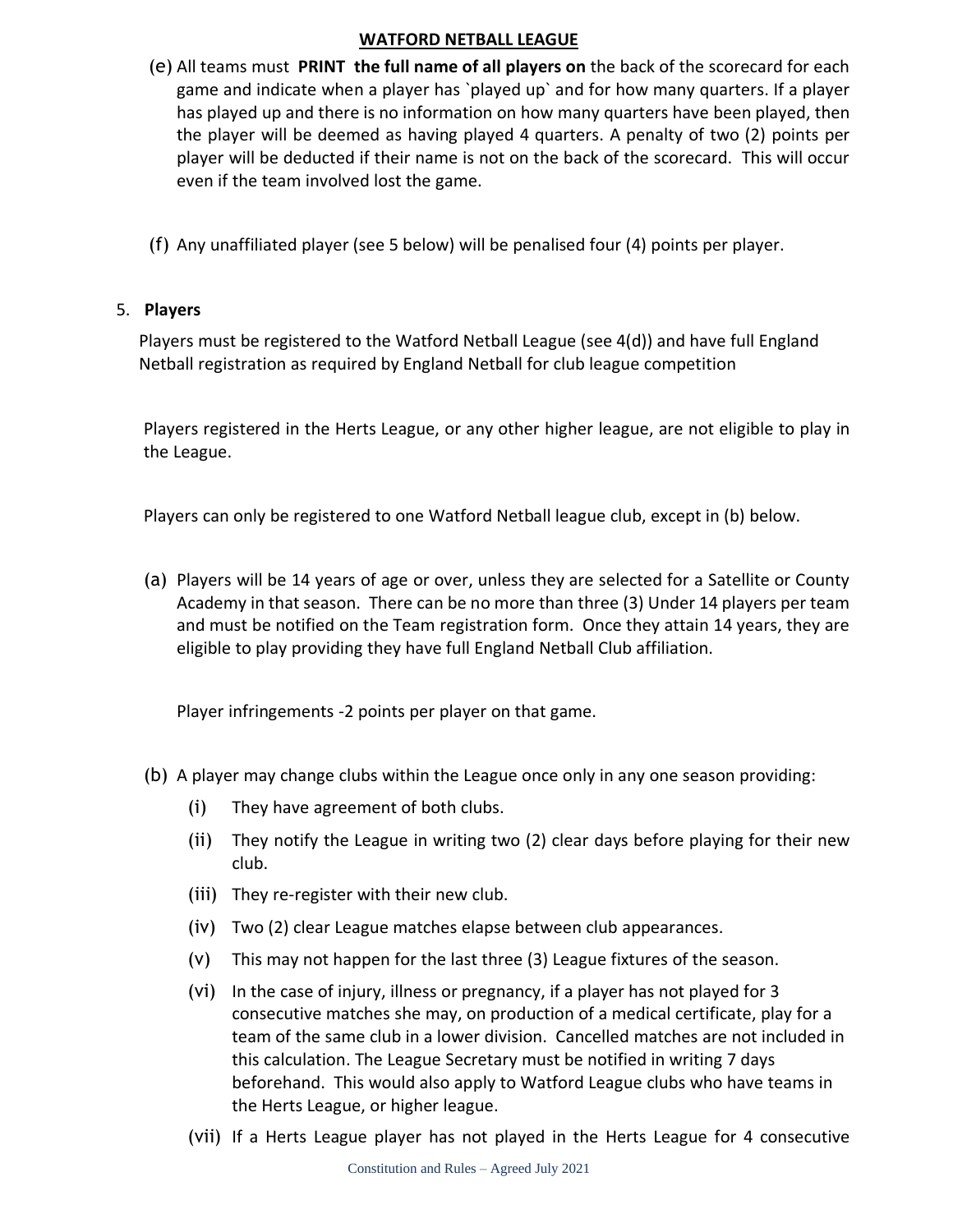games, they can apply to play for a club in the Watford League, at the discretion of the Committee, but they then cannot play in the Herts League for the rest of the season.

Any infringement -2 points on that game

(c) Herts League, or higher league players, are **not allowed to play down** into the Watford League, expect for when Rule 5(b)(vii) applies.

Any infringement of the rules in section 5 (a), (b) or (c) will incur a deduction of two (2) points per player for the offending team every time it occurs. An infringement of the rules in section 5 (d) will incur a deduction of four (4) points per player for the offending team every time it occurs.

(d) **Players** joining a team after the first fixture must complete the online player form before the start of their first game. Failure to do so will result in four (4) point deduction per player for each fixture that it is not submitted.

They must have full England Netball Club affiliation before they play their first match.

#### **6. Promotion and demotion**

The bottom 2 teams in the higher division will change with the top 2 teams in the next lower division. In the event of teams withdrawing their place will be automatically filled in the next season by the teams moving up to maintain the required minimum.

The League Officers reserve the right to alter the two up two down if necessary. In the event of a tie for promotion and demotion places it will be decided by goal difference. If still a tie it will be decided by goal average. Cancelled games will not count in the goal average.

#### **7. Herts League teams**

Former Watford League teams relegated from the lowest division of the Herts League may return to Watford League in a suitable vacancy at the discretion of Officers of the League. Former Watford League teams leaving the Herts League for other reasons may apply to rejoin the Watford League on the same criteria as new teams.

#### **8. Umpires**

All umpires must be registered to England Netball.

#### **9. Provision of Umpires**

No match can take place without 2 umpiring officials - see Rule 10 - and both must be either a qualified umpire or umpire who holds a current Into Officiating Award (IOA) Each team **MUST** provide one non-playing umpire for each match. In the event of no umpire being present and the team has a player who meets the qualification for that Division (see 10), that player **MUST** be dropped to umpire. If the team cannot supply an umpire, the game is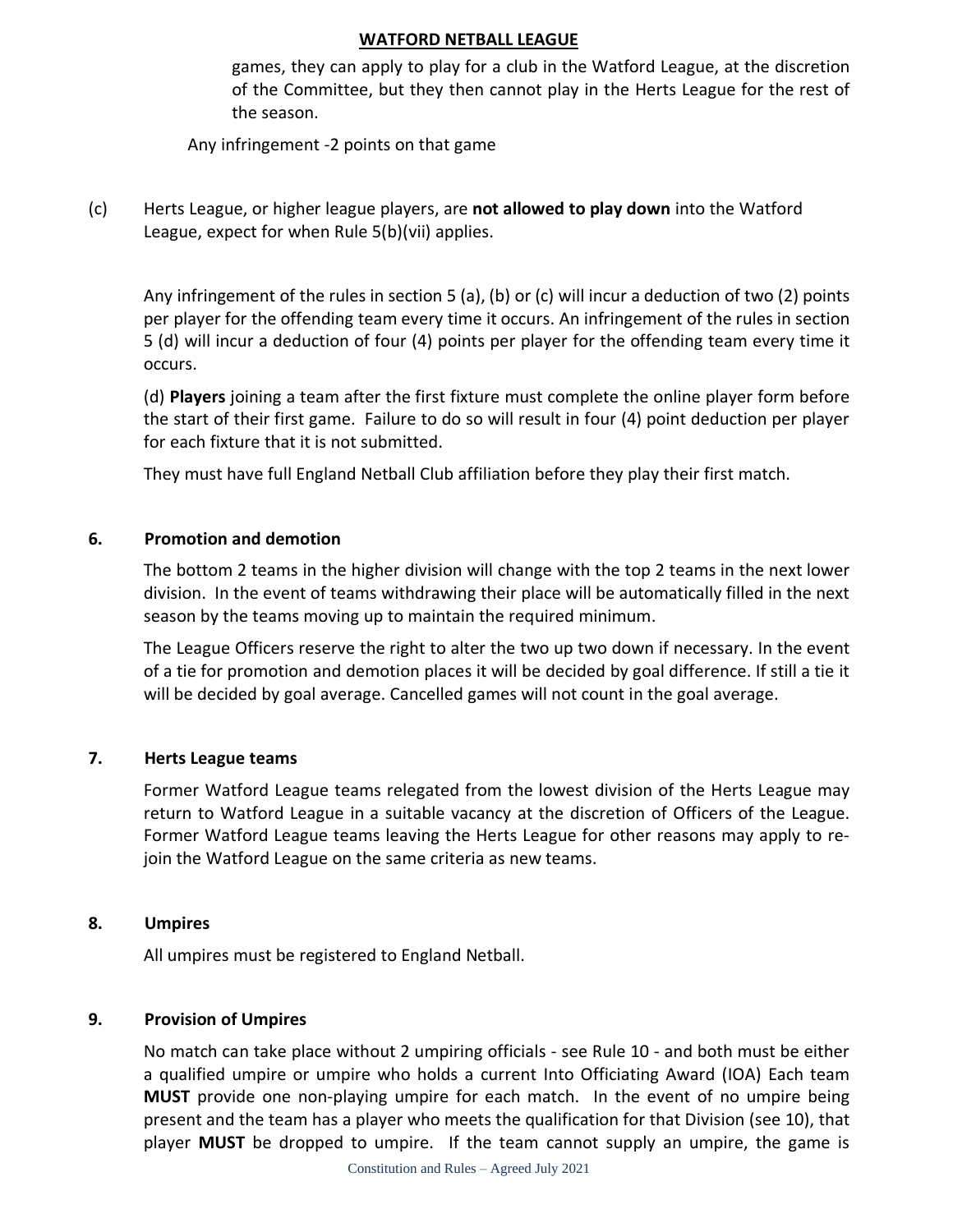## **FORFEITED,** and the other team records a **WIN**.

If the umpire arrives late, the dropped player may enter the game after a goal has been scored but only into the position left free. Positions can only be changed at quarter-time.

## **10. Qualified umpires**

Teams of all divisions must provide an umpire for their game. The top 2 divisions must have a qualified umpire of C Award or above. The other divisions require an umpire with proof of having attended the online Into Officiating Course (IOC). Proof of qualification should be available for inspection at all matches, along with the umpire's current affiliation number.

Into Officiating umpires can be mentored and tested on 2nd Division games.

Where an umpire is being mentored in 2<sup>nd</sup> Division games the mentor must be on the approved England Netball Mentor List and be present at the game. The mentor must be confident that the umpire is competent in maintain the standard of the game.

If a team takes the court without an appropriate umpiring official, then the game must be forfeited unless:

## **Divisions 1 & 2**

If the team has a player who is a qualified C award or above umpire, they must officiate the game.

## D**ivisions 3 & 4**

If the team has a player who has attended as a minimum the online IOC or has a higher qualification, they must officiate the game.

Should a team complete a fixture with an umpire who defaults on the above rule they will have four (4) points deducted.

## **11. Start of play**

**All games must start at the appointed time**. All matches are started and stopped by the umpires. However, all games must be finished 10 minutes before the next game is due to start

Once a team and an umpire are on court, timing for the first quarter will commence. No team may start with less than 5 players and an appropriate umpire – see Rules 9 and 10. If a team is late on court, the team present will be credited with 1 goal for every complete minute their opponents are late on court.

If the opponents have not arrived by the end of the first quarter, they forfeit the match, with 1 point deducted, as long as some players have arrived. If no players have arrived, it will be deemed a cancelled fixture and a six-point penalty will apply. This match will not count when calculating either team's goal difference or defence record. The umpires will note the result on the scorecard.

If after 15 minutes, due to unforeseen circumstances, a team has less than 5 players and an umpire, they will forfeit the game, but have right of appeal to the League Officers regarding the 1-point deduction. This appeal must be recorded by the umpires on the scorecard.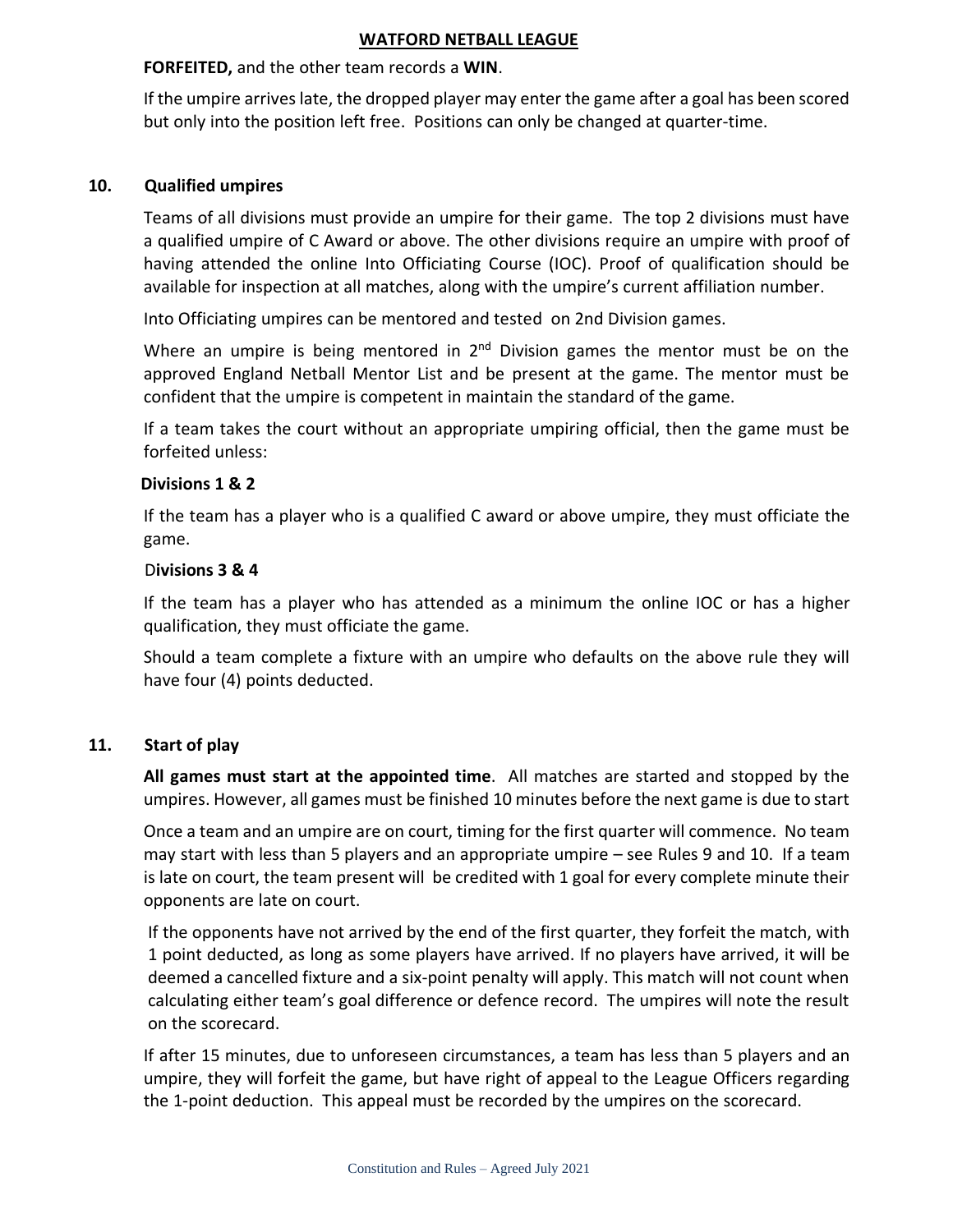## **12. Scoring**

4 points for a win; 2 for a draw; 1 to the losing team if the winning team's score is not more than 5 goals above that of the losing team.

At the season end, in the event of a draw on points, the result for League positions will be decided on goal difference. If still a draw, then goal average will be used.

#### **13. Notification of results**

It is the **team's responsibility** to ensure the scorecard is correct and:

- (a) It shows the correct result,
- (b) Players **names are clearly PRINTED** on the back of the scorecard and any players playing up are indicated, including the number of quarters played
- (c) Umpires have **PRINTED** and signed their names and their qualification level ,
- (d) If **less than 7 players** take to the court for the duration of a whole game, it should be marked on the Score Card so points for non-signature are not deducted,
- (e) The scorecard (front & back) is uploaded to the league's website site.

Any team failing to upload its scorecard on the day of the fixture, will be penalised with a two (2) point deduction regardless of the result.

#### **14. Postponement and Cancellation of matches**

Postponements are allowed for:

- (a) Extreme weather conditions, in which case the League Secretary will attempt to contact each club secretary, or team captain. If in doubt they can contact the League Secretary.
- (b) The Officers will consider **requests for postponement** of matches in writing to the League Secretary, 4 weeks in advance, and before the last fixture. Postponed games should be re-arranged with the agreement of both teams, and played 4 weeks either side of the fixture, and the postponing team will be responsible for arranging the venue and cost.
- (c) If any team, for any reason, should **cancel** 3 or more fixtures throughout the season the Officers of the League will review their application for the following season.
- (d) **Cancelled matches** will incur a penalty of 4 points to the cancelling team. The cancellation must occur before 9 pm on the Friday prior to the Sunday match. Any cancellation or failure to turn up after this time will incur a penalty of 6 points in total.
- (e) In the event a fixture is cancelled on the original fixture date by one of the teams in accordance with rule 14(d) above and the fixture is subsequently cancelled by the League, this cancellation will stand, and the appropriate penalties applied. The game will not be replayed at a future date.
- (f) In the event a game is cancelled by a team, the non-offending team will be awarded 20 goals. The award of goals in games that do not take place will only be used to calculate best defense and best attack.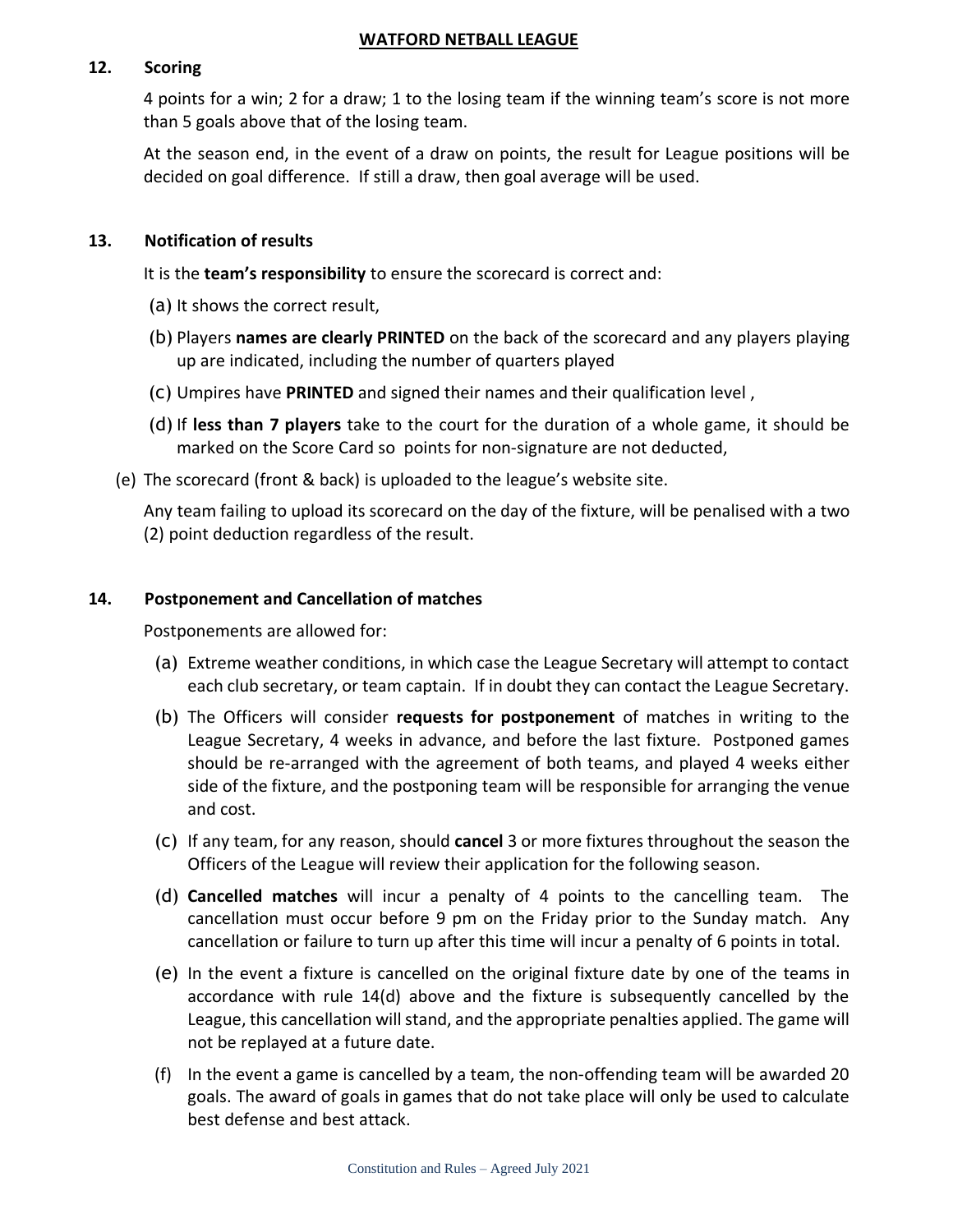#### **15. Complaints**

 The Officers of the league are empowered to deal with any complaint arising on match days as they see fit. All those taking part in match days, including but not limited to players, spectators, team mangers, bench official and umpires are encouraged to make every effort to resolve complaints and disputes on the day with the parties concerned. If this is not possible then with a league official if one is available.

Notice of any unresolved complaints or dispute should be sent in writing to the League Secretary when an Officers meeting may be called.

#### **16. Appeals**

Appeals must be made in writing, signed by a Club official, to the League Secretary. Full details of the reasons for the appeal must be included and the President of the League will review the appeal.

Date Approved: 22<sup>nd</sup> July 2021